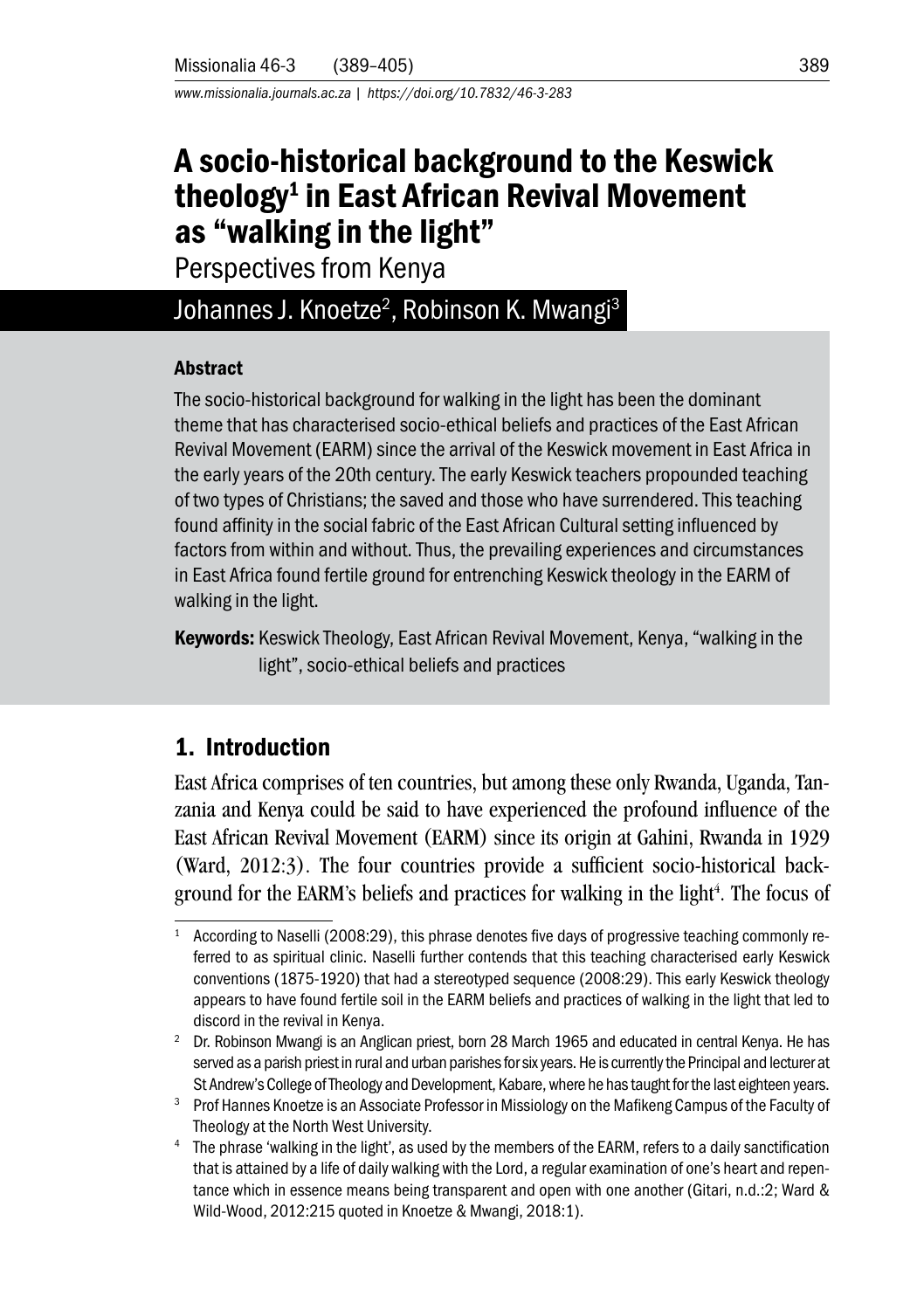this article has been narrowed to Kenya<sup>5</sup>, the home country of the researcher, where the movement entered via Uganda in 1938 (Langley & Kiggins, 1974:198). Indeed, the analogous socio-historical context of walking in the light has been found across the East African region, especially in the nations mentioned above. It is important therefore to establish the daily life circumstances and experiences that led to the acceptance of walking in the light, particularly by the ordinary members of the EARM. These circumstances and experiences appear to have been informed by both external and internal influences.

#### 2. Background

The Roman Catholic Church was the first to set foot in East Africa in 1498, courtesy of the Portuguese explorer, Vasco da Gama and the catholic priests who introduced both European and Christianity (Langley & Kiggins, 1974:1). The Church Missionary Society (CMS) that heralded Protestant missionaries arrived much later in Mombasa in 1844 led by Ludwig Krapf and in 1877, Alexander Mackay arrived in Uganda (Ward, 2006:166). CMS played a significant part in the origin and spread of the EARM that influenced social-ethical life, particularly in the Anglican Church in East African region.

The arrival in the Ruanda Mission of the two young medical doctors, Leonard Sharp and Algie Stanley Smith pioneer missionaries in Ruanda-Urundi, appeared to set the pace. The two doctors, in their College days at Cambridge, had expressed an eagerness to missionary calling at some world unreached with the Gospel. An invitation in 1914 by a renowned Missionary, Albert Cook, to work in Mengo Hospital, Uganda, seemed to confirm their calling (Guillebaud, 1959:12). Later, Sharp and Smith were joined in 1922 by Dr. Joe Church and his wife Decie (Ward, 2006:176). Reed (2007:19) argues that like most of the Ruanda missionaries of this period, Dr. Church was a creation of Cambridge Inter-Collegiate Christian Union (CICCU) influenced by revivalist ideals and Keswick holiness spirituality.

Perhaps this religious background, in 1929, worked in on Joe Church so that he became aware of not only his spiritual bankruptcy but that of the Anglican Church in Uganda. He met Simeon Nsibambi who seemed to share his need for Bible study, prayer, and mutual encouragement. Thus, Nsibambi and Church surrendered themselves to Christ and sought the fullness of the Holy Spirit that led to personal transformation. This realisation could have had historical significance because revival Brethren (Ward, 2012:3) preferred 1929 as the date of the origin of the East Africa Revival when Joe Church and Nsibambi met at Gahini resulting in the latter supplying the mission at Gahini with committed hospital workers and educationists. It is

<sup>5</sup> Since one of the researchers was born and raised in Kenya, it was found prudent to situate the study in the Kenyan context. Again, although he is not a member of EARM, he came to faith through the ministries of the Brethren in Kenya.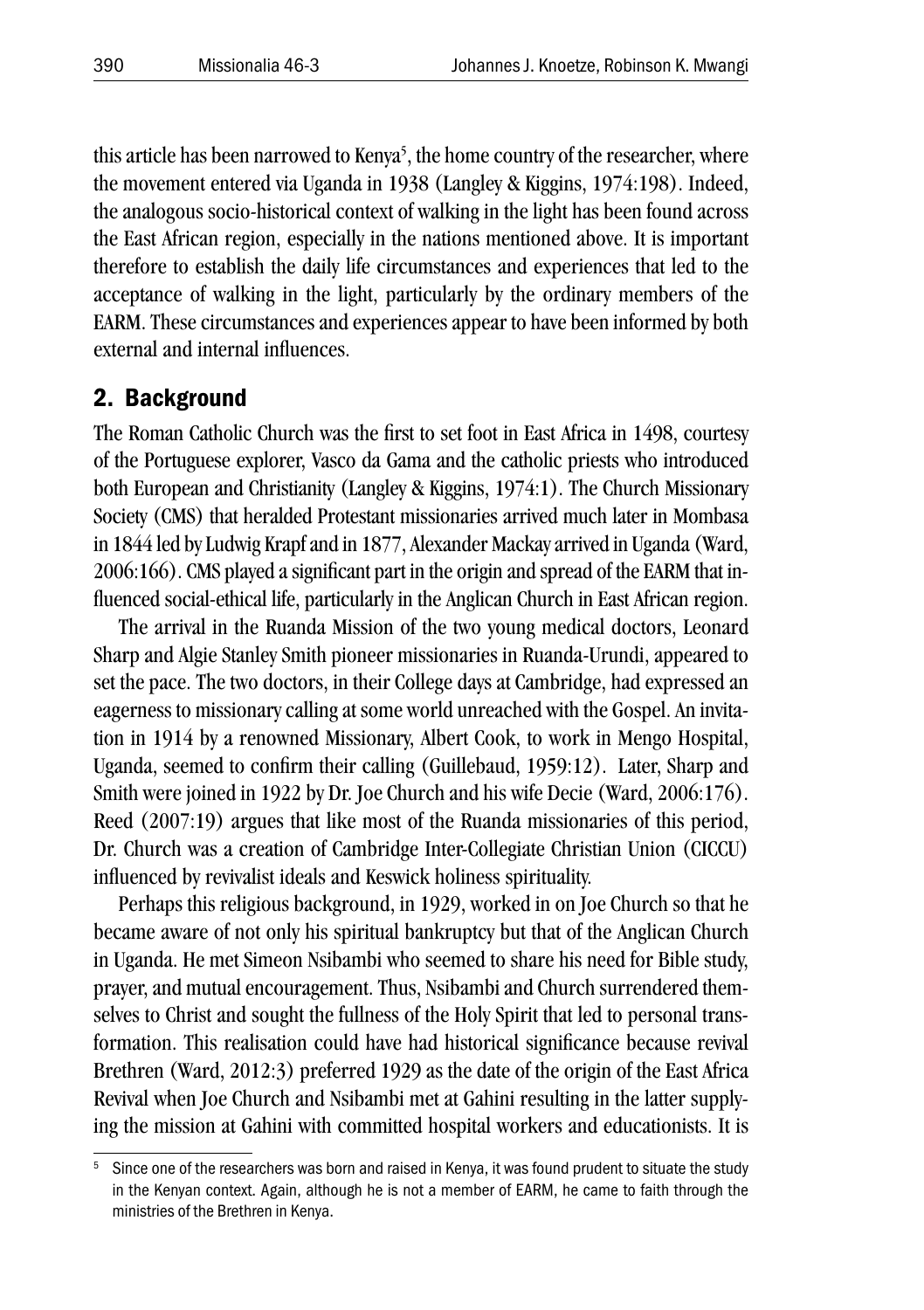reckoned that revival emerged first among these workers at Gahini in the 1930s and spread to other Ruanda Mission stations and Kigezi in Uganda.

The fact that some defining features of early Keswick teachings, like exclusive lifestyle and devotional reading of the Bible, find affinity with the EARM's lifestyle suggests not only some favourable socio-historical environment, but also somewhat dry orthodoxy propounded by the mainstream Protestant churches in East Africa – the Anglican, Methodists and Presbyterian denominations have remained haven to the EARM to date. Thus, while the daily life circumstances and experiences in East Africa milieu led to the accommodation of Keswick teachings of two sets of Christians – the born again and the ordinary – the maxim of walking in the light came to be the due consequence. These dictums appear to be reinforced by some consistent trends of exclusive coexistence rather than an inclusive one.

### 3. External influences

The external influences, in this context, will refer to a situation that was inspired by events or forces from outside or beyond the powers of the East African people. The researcher considers racial segregation, epidemics and diseases as the major threats that could have influenced Africans' livelihood at the beginning of the 20th century.

### 4. Racial segregation

In 1905, the white settlers in Kenya, following the example of South Africa, made the British government enact racial laws to control and subjugate Africans. According to these laws, not only were African Native reserves created but also the Masters and Servants Ordinance, poll tax and pass system were established (Muita, 2003:4). This denied Africans their tribal land and reduced them to servanthood under strict labour policies. Indeed, Odhiambo (1977:157) notes that the European demarcation of the Kenyan land was at best racist with the best land going to the Europeans, the so-called white highlands. Furthermore, Odhiambo (1977:157) argues that the 1915 Crown Lands Ordinance made the Reserves Crown Land and the African tenants could be evicted at any time.

This led to Africans feeling insecure in their own country for they were subdued and subjected not only to harsh means of earning money but to poll tax as well (Odhiambo, 1977:156). More hardship and suffering were in the offing when in 1919 the new governor, General George Northey issued a circular to increase the labour force (Odhiambo, 1977:156). This circular subjected African males over sixteen years of age to carry a *kipande*<sup>6</sup>. It was illegal to be found without it. In principle, the *kipande* became a badge of servitude. These abuses aroused

 $6$  This was an identity (pass) card contained in a metal box.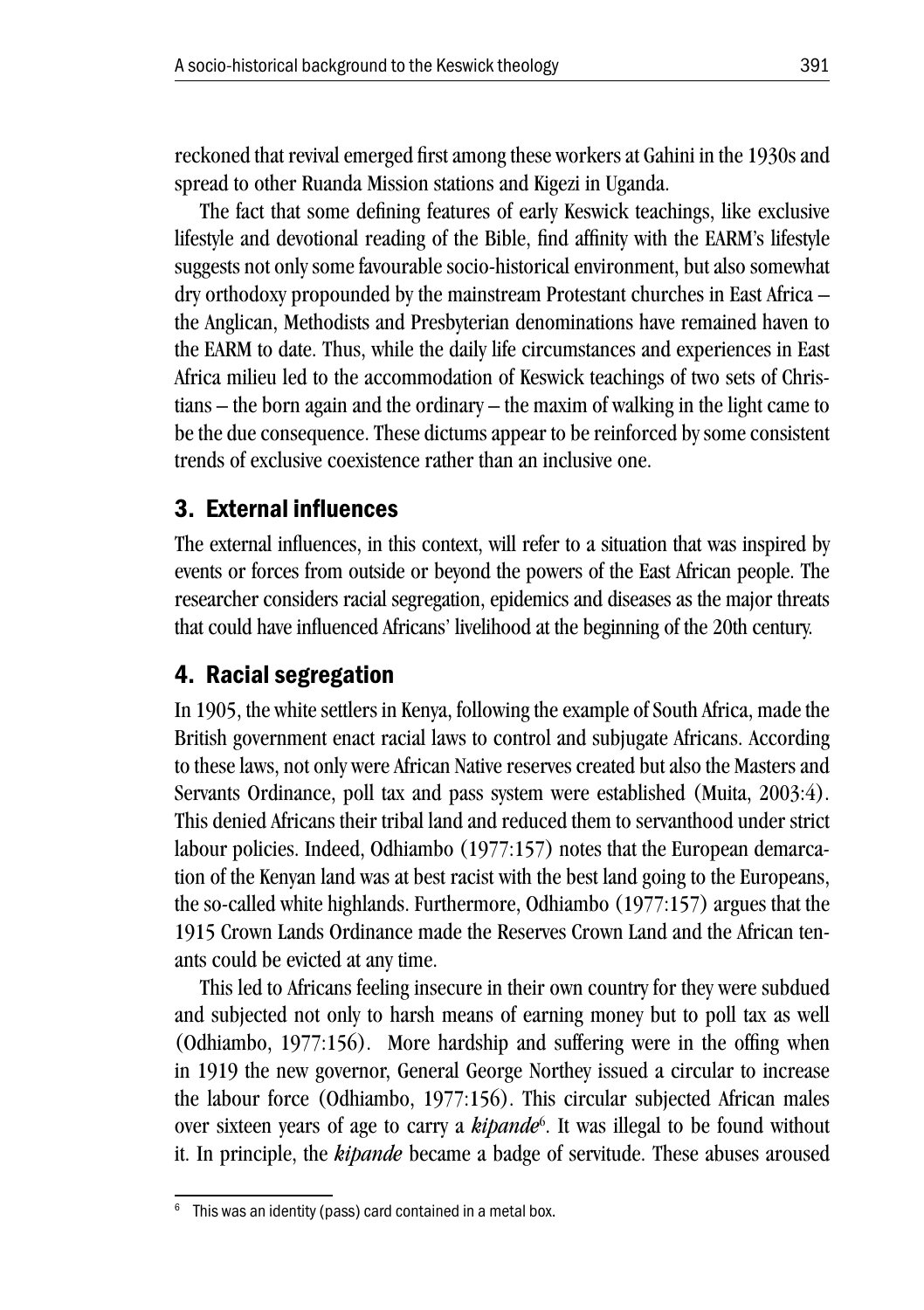national feelings culminating in social unrest. Harry Thuku who received mission education became secretary of the Young Kikuyu<sup>7</sup> Association, a mouthpiece for African grievances. In 1922, he was arrested leading to a bloody violence in Nairobi that left many Kenyans dead (Sagay & Wilson, 1978:369). This signalled the beginning of concerted pressure by Africans for complete independence from the white-dominated rule.

Africans felt let down even by missionaries who meticulously worked alongside the colonial officials in such a way that there was little point in distinguishing one set of white people from another (Walls, 2002:103). This observation seems familiar to a saying by the Kikuyu people of Kenya during the colonial era, *gutiri Muthungu na Mubia* (there is no difference between a priest and a colonial administrator). As Gatumu (2008:30) observes, many CMS missionaries of this period assumed that their European nationality was a crucial issue for them; but ironically, this negative appraisal of their status proved more significant, culminating in Africans' conclusion that European domination was equivalent to the spreading of the Gospel. Indeed, the CMS had to follow secularising drifts despite reservations that these might betray the principles associated with the previous years of heroic evangelism (Beidelman, 1982:72) that as Walls (2002:98) notes, never regarded Africans as children.

Thus, both the European settlers and missionaries seemed to approach Africans from a racist point of view, where Africans' interests were considered inferior to that of the white people. This being the case, Africans might have felt betrayed and could have sought for ways to make their grievances heard primarily through the political outlet. The formation of a militant group led by Harry Thuku in 1922 was a high point of defiance against racism (Odhiamb*o,* 1977:155) and inspired the Africans to protest openly [walking in the light] against colonialism in Kenya. Thus, entry of Keswick theology into East Africa could have found adherents who had already experienced segregation. It was not difficult therefore to accommodate Keswick teachings of two sets of people, the saved and the surrendered Christians<sup>8</sup>. This led to the beginning of the *abaka*, "those on fire, from the verb *kwaka*, to set light to" (Church, 1981:100). This describes the wave of evangelistic zeal by those who were getting saved leading to moral transformation exemplified by the changed life of being in the light with

The Kikuyu people are one of the tribes in Kenya.

<sup>&</sup>lt;sup>8</sup> Kevin de Young (2010:3) recalls his high school days: "When I shared my Christian 'testimony' in my high school and early college years, I would say something like this: 'I was saved when I was eight years old, and I surrendered to Christ when I was thirteen. By 'saved' I meant that Jesus became my saviour and that I became a Christian. By 'surrendered' I meant that I finally gave full control of my life to Jesus as my Master and yielded to do whatever he wanted me to do". This description outlines two levels of Christians.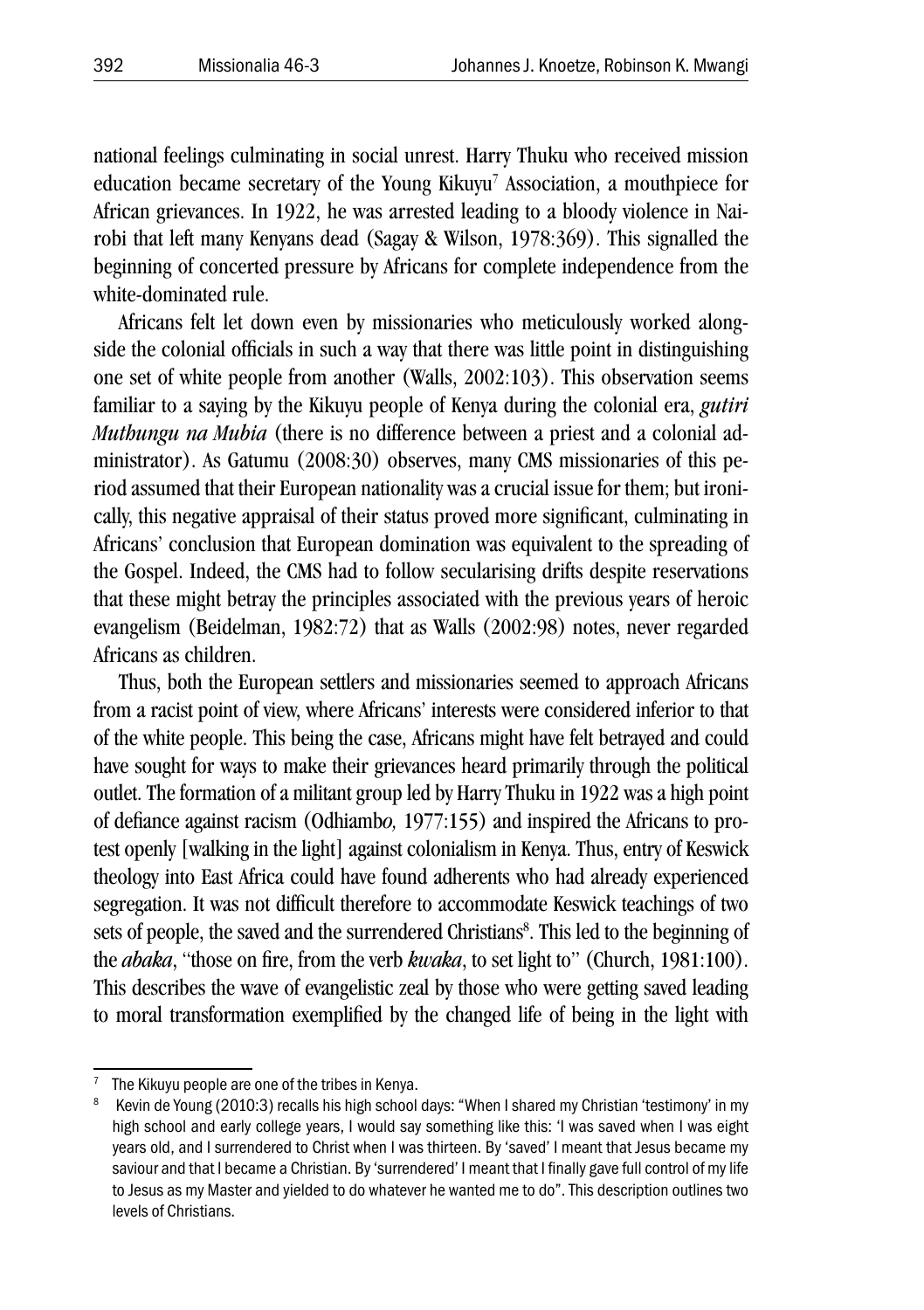one another. Indeed, their acquired lifestyle contends with besetting sin in the life of the believer. Thus, the formation of the Brethren, those who walk in light and share testimony with one another. Brethren became a group of Christians in Kenya whose teachings set themselves apart from other Christians. Indeed, they exemplify a lifestyle pattern, akin to what could be regarded as socio-ethical racism which could be compared with Europeans prejudice over Africans during the colonial era, whereby the white and black Christians in Nairobi worshipped at All Saints and St. Stephens respectively. Thus, in the same way that the White felt they were better than Africans, likewise Brethren perceived they were better than other Christians. However, as the blacks gained independence and acceptance by the White, likewise Brethren should accept other Christians to join their fellowships. Let's now turn to the other continuum of circumstances beyond Africans' control.

### 5. Epidemics and Diseases

At the beginning of the 20th century, the Kikuyu people of Kenya were frequented with diseases and famines such that these maladies were sometimes used to compute years or events (Wambugu, Cagnolo, Ngarariga & Kariuki, 2006:139,210- 214). Also, the year of the famine of 1917 came to be called the famine of *Kimotho* (Gikuyu name for left-handed, his real name was Lawford) who was the District Commissioner of Fort-Hall, today known as Murang'a (Wambugu et al., 2006:211). This naming proves the intensity of the occurrences and the impacts left in its wake.

The phenomena were widespread even outside the borders of Kenya. For instance, Guillebaud (1959:35) records the intensity of dreaded leprosy in Uganda and Rwanda, such that the first missionary doctors had to secure a special block at Kabale Hospital for leprosy sufferers. The problem of this scourge was underlined by the proposal to build a Leprosy Hospital at Kabale, Uganda in 1928. This is not to suggest leprosy was the only challenge facing the East African countries, other diseases were common too. Church (1981:35-36), in his Rwanda notes, recorded a unique malady:

Now a word about yaws – this extraordinary disease hardly ever heard of in Europe. It is somewhat like syphilis, but not spread in the same way; incurable, chronic, crippling, often ending in limb contractions and blindness, and even babies in arms came covered all over their bodies with the secondary infections stage and swarming with flies. But by the mercy of God… a rapid and dramatic cure [was found] called Sobita, a water-soluble white powder of sodium bismuth tartrate... We reckoned that about 90% of the people were or had been infected by yaws in Eastern Ruanda…. [The] injections hurt, but the more they hurt, the more the people liked them, and the name of the hospital went far and wide.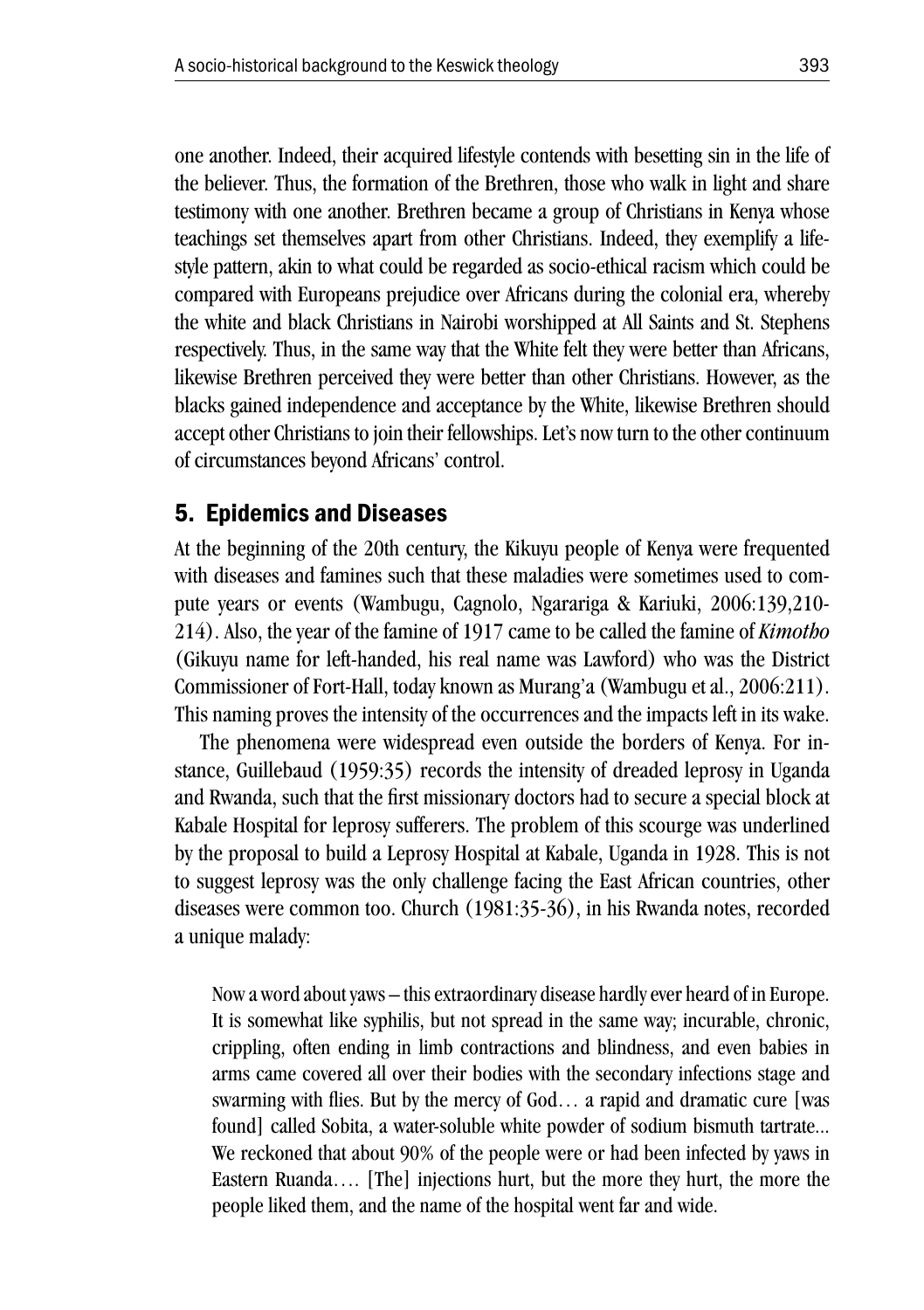Yaws, among other skin diseases, was also common in Kikuyu land as observed by Wambugu et al., (2006:140):

Very few of the *Agikuyu* escaped the disease called yaws (*muchari*<sup>9</sup> ). This was usually contracted in childhood. After incubation of twelve to twenty days, the prodromic period begins, and the skin loses its brightness and becomes pale and discoloured. The patient feels indisposed; general relaxation sets in with pain in the lumbar region and at the joints, cephalea, gastric troubles, and fever. After some time, there appears a cutaneous eruption, itching and painful at pressure. In less than one week the eruption becomes vascular and suppurates. Within about three weeks it is fully developed, and secondary groups appear elsewhere on the body. At this stage, fever disappears.

In 1919 the Gikuyu land of Kenya was devastated by a plague that killed tens of thousands. Kariuki (1985:22) underlines the intensity of this plague by the fact that his *rika* (age-set) came to be called *Rika ria kimiiri*<sup>10</sup> (the age-mate of the slayer). Another unusual incident worth mentioning was the entry into Ruanda. Notes by Bert Jackson in August 1928 of a sickly baby receiving treatment. He wrote:

I was walking across the country a few days ago when the cry of child faintly caught my ear. As I drew nearer the cry developed into one never-ending howl which I think I shall never forget. I found a poor little chap about five or six years old just covered with sores from head to foot so that he could neither lie, sit nor stand without pressing on some of them, and surrounded by a cloud of flies. A fond parent was in the process of picking off old mud from the sores and putting on fresh. This is the Native idea of a healing dressing. It certainly does prevent the flies from eating the child alive and also hinders the spread of infection, but imagine what a comfortable dressing sunbaked mud makes on raw flesh! Now with an injection, all these sores soon heal up, and a child takes an interest in life once more (Church, 1981:36)

Such were the circumstances and experiences meted against East Africans by diseases they could hardly handle except sometimes through outside help. The coming of Europeans with conventional medicine that could do wonders, in comparison with traditional alternatives, must have led Africans to change sides from traditional and cultural ways of treatment to the modern medicine. No wonder Guillebaud (1959:35) notes that some of the first people to respond to the Gospel messages

<sup>9</sup> An infectious tropical disease marked initially by red skin eruptions and later by joint pains. It mainly affects children and is caused by the Bacterium Treponema pertenue.

<sup>&</sup>lt;sup>10</sup> Kimiri is a kikuyu name which could variously be interpreted as destroyer or exterminator. It was a term used to refer to a machine used to crush sugarcane to produce juice in the Gikuyu land.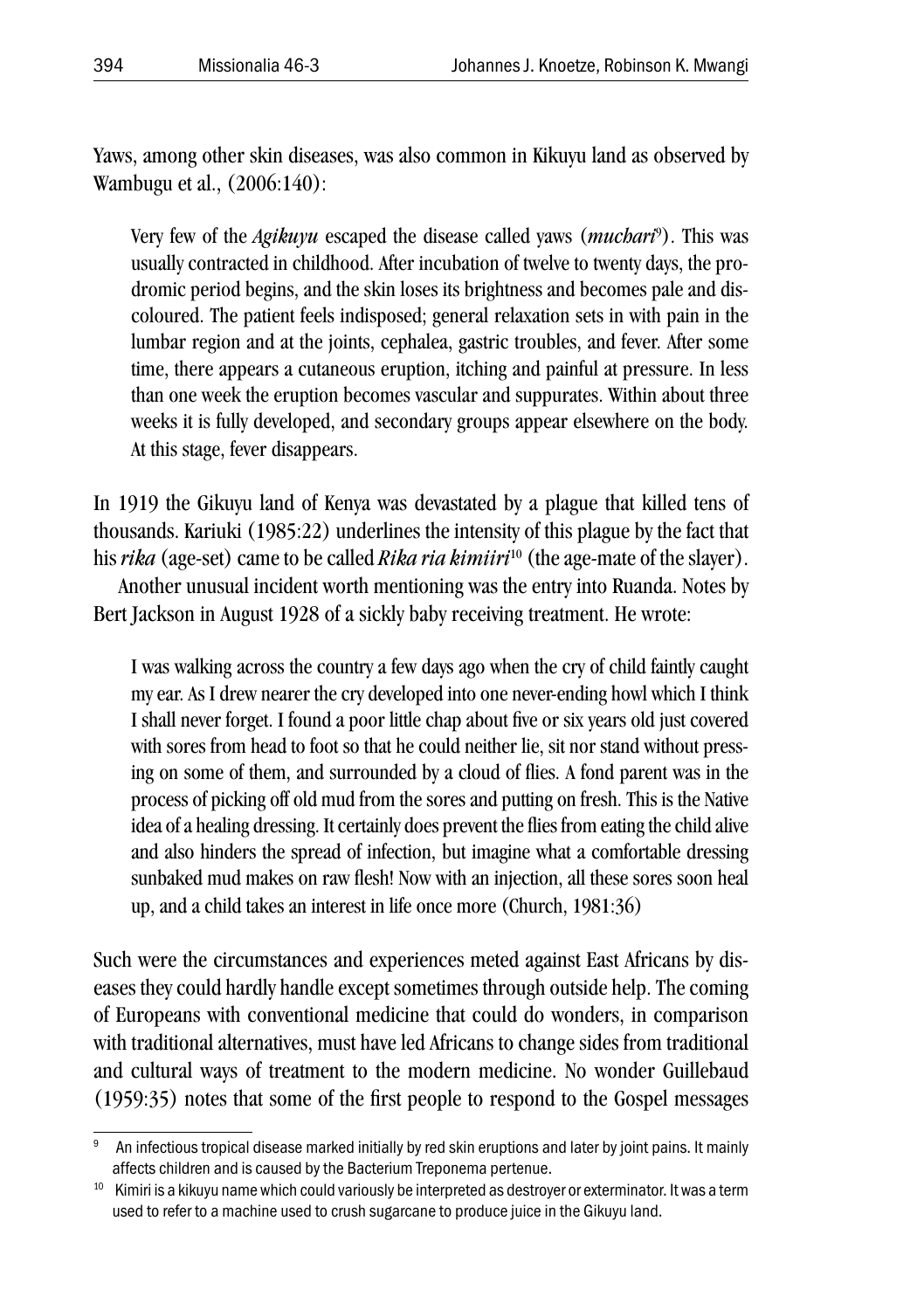were leprosy patients at Kabale. Given this background of maladies, it could not have been difficult for Africans to see the light in the missionaries' method of dealing with diseases. This trust in the missionary ways of curing most of the physical ailments (Church, 1981:35) could have influenced Africans to accept salvific messages. Consequently, many Africans left behind ways of darkness to the modes of light. Nevertheless, many also combined the old and the new.

Surely, a recap of discussion on external influences at the dawn of the Keswick theology in East Africa shows that, while racism brought to the fore preferential treatment of one person against the other, diseases and epidemics appeared to bring the races together. However, in both ways, a need to embrace a new way of life [a new light] was remarkably evident. They needed to move away from dehumanising forces that seemed to oppress and maim, to freedom and well-being. Since Africans lived in communities, this turnaround could not be hidden.

Let's now turn to the internal influences.

### 6. Internal influences

The other spectrum of influences was motivated by Africans themselves as a way to safeguard their culture and posterity. These are internal forces and include public confession, African sacrifices, rites of passage, age-sets marriage, and communal life. Each item is discussed in turn showing how their unique nature could have reinforced a need to walk in the light.

### 7. Public confession

Karanja (2012:147) observes that confession played a significant role in the African religion and culture. It was used among the Gikuyu to drive away effects of ritual defilement/taboo (*thahu*) to achieve healing. Symbolic vomiting (*gutahikio*) was done by a traditional healer to treat supernatural illnesses. A case in point is Kenyatta's (1965:281-82) description of a healing ritual where the sick person is led to confess all evils.

Before the magician proceeds with his actual work of healing, the sick man who is about to be treated is asked to spit on the healing magic or to lick it. In this way, direct communication with the ancestral spirits is established through the medium of the magician. At this juncture, the magician starts to chant the healing ritual with a strong voice and unusual tone and rhythm, accompanied by the tinkling of the *rugambi*11. At the same time, he swings the magical horn over the head of his patient. Suddenly, in a mystical state of mind, he stops chanting and, looking

<sup>&</sup>lt;sup>11</sup> This is a small hand bell which is part and parcel of the healing magic. It is easily recognised by its peculiar sound, which is believed to have the power of frightening the evil spirits.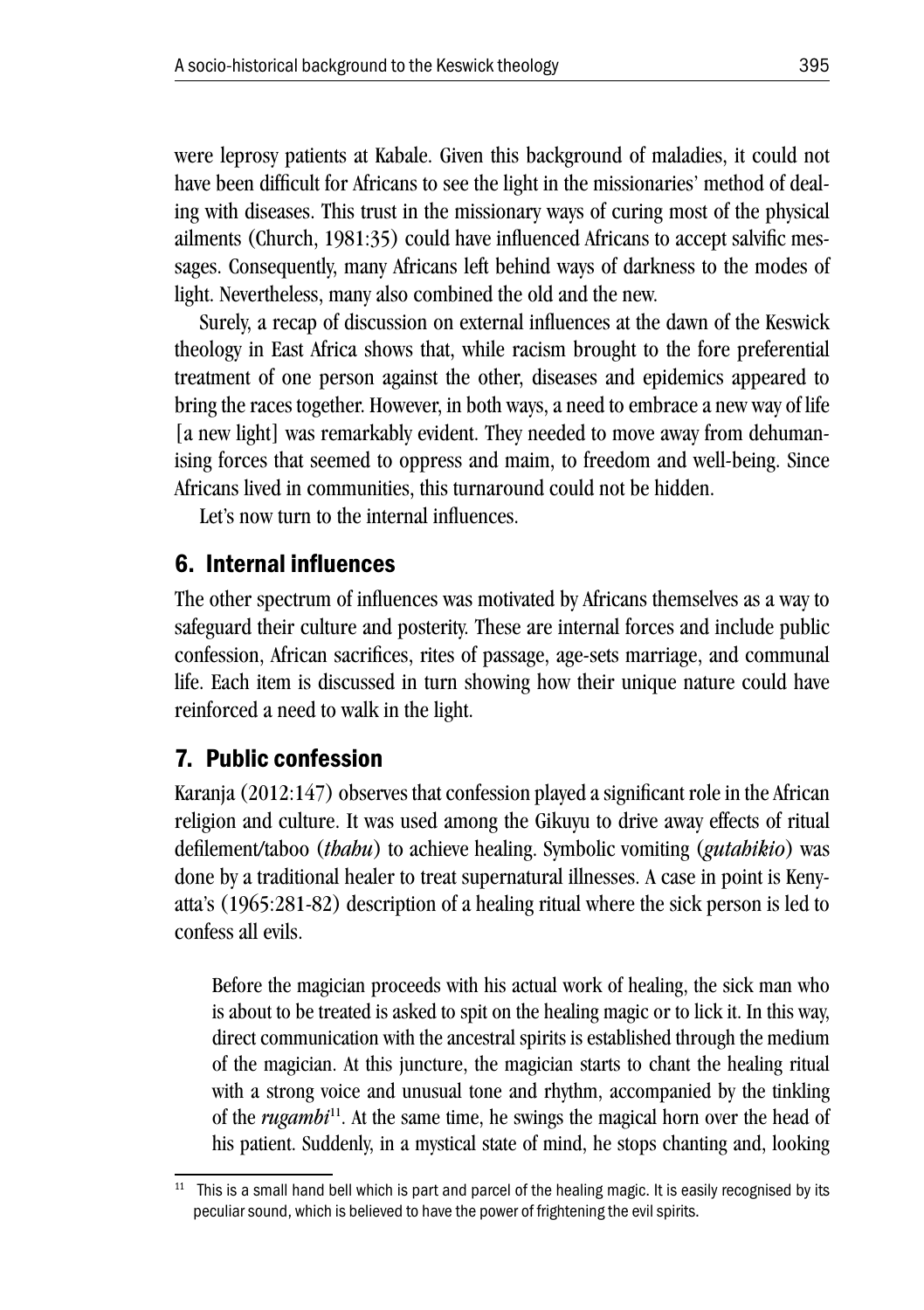the sick man straight in the face, he addresses a few words of magical formula to him, saying:

'Sick man, I have come to chase away your illness. I will also chase away the evil spirits which have brought it. Confess the evils which you know, and also those you do not know. Prepare yourself, for you are about to vomit all these evils'.

The magician had dug a round hole in the ground into which he poured some water. At this point, he dipped what was believed to be healing magic into the water to induce the evil spirits to come out. The sick man kneels, facing the water as if he was vomiting while the magician squats on the other end facing the sick man. The magician recites the following spell:

'This (pointing to the healing magic) is a root. I root out the evils which are in your body.

This is clearing away. I clear away the evils which are in your body.

This is a weakening. I weaken the evil spirits which are in your body.

This is a calming. I calm the illness which is in your body.'

After each sentence, the sick man licked the *githitu* (the healer's magical charm) and spat in the water. He pretended to vomit saying: "I vomit the illness and the evil spirits that are in my body" (Kenyatta, 1965:283). By the act of symbolic vomiting, the sick person was assured that he had received total healing and thus calming his psychological anxiety.

This vomiting gesture meant that the victim was now set free to walk and mingle with people as a clean person, a fact that was acclaimed and certified by the medicine man. It appears like the sick man was now declared righteous, no longer guilty of the charges that had been directed against him hitherto. Therefore, public confession of sin as was taught by Keswick movement could have been found in the East African setting of vomiting of the evil spirits familiar ground.

Certainly, early Keswick convention had what they called *Spiritual Clinic* which displayed a five-day progressive teaching on how to live a victorious life over sin. The first day they taught diagnosis of sin as to reveal spiritual need; second day, the cure, which depicted God's provision for victorious Christian living; third day, the crisis for the cure, described as consecration; fourth day, the prescription, which demonstrated spirit filling and fifth day, the mission, depicted as powerful Christian service (Naselli, 2010:171).

It is at that point in time that the believer gave himself "entirely over to the Mastership of the Lord Jesus". A believer "let go" when he surrendered to God every habit, ambition, hope, loved one, possession, as well as himself, confessing that he is now ready to have God's will done at every point of his life, no matter what it costs (Naselli, 2010:200-201). This process of cure of sin/evil through a crises of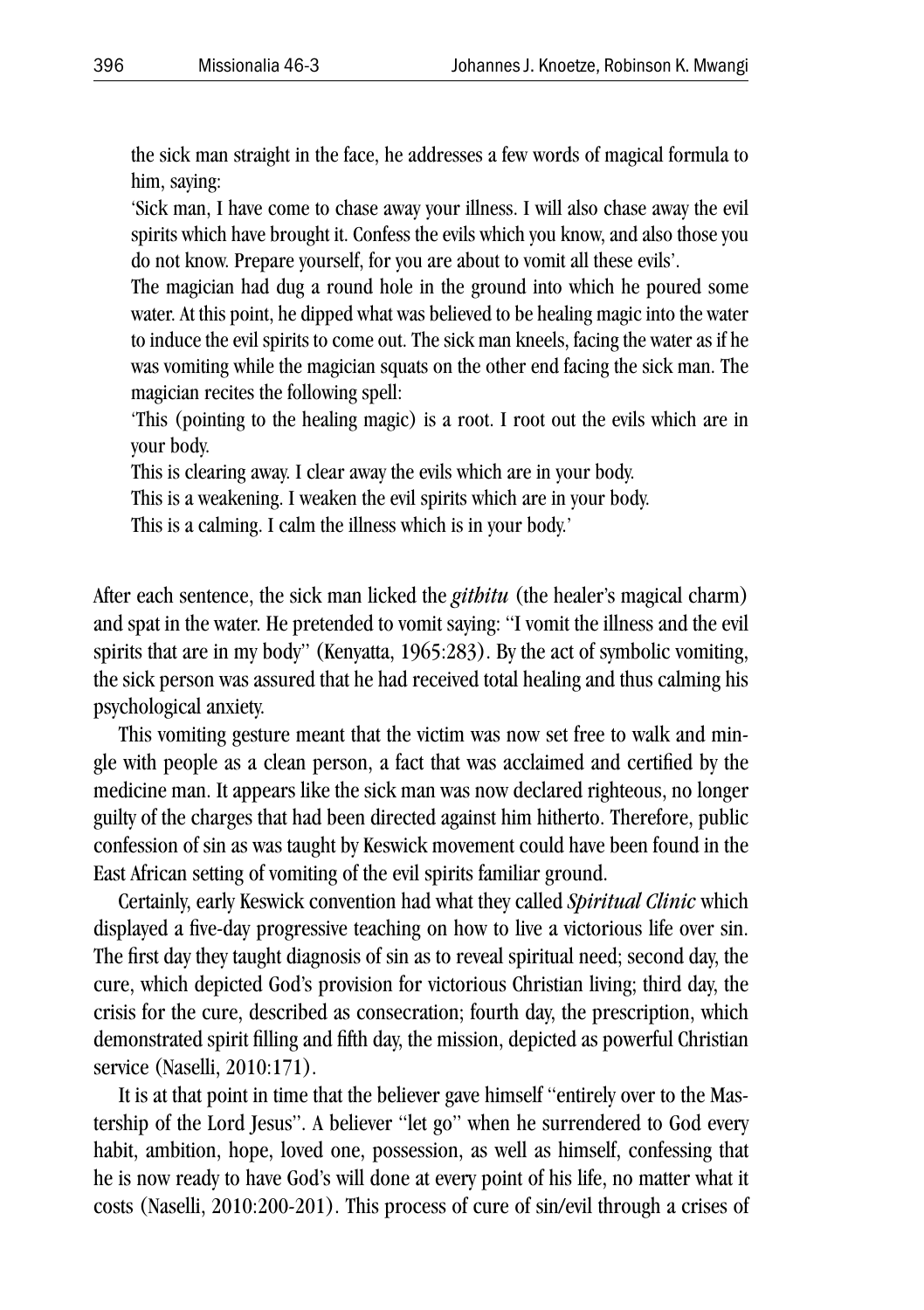consecration demonstrated publicly a lifestyle change akin to the confession of evil deeds in the East African milieu.

Hence, the need to walk in the light could have made sense as a way to achieve a not guilty verdict/ not guilty of sin. Indeed, sometimes propitiation was done by performing a sacrifice to redeem the victim.

# 8. Ritual sacrifices

Wambugu et al., (2006:190,191) state that a sacrifice was more of public worship that would require a sacrifice of a goat by a medicine man to appease the spirits or avert a taboo. Some Gikuyu people either sprinkled blood while others sprinkled *tatha*12 as exemplified by Wambugu et al., (2006:192):

[Firstly] Anyone who touched a corpse or was bereaved contracted a special impurity called *Gikuu* (death). If such a person drunk cow's milk or passed through cattle's herd, all the cattle became unclean. A medicine man had to be called to slaughter and sprinkle the herd with its *tatha*.

[Secondly] If anyone was heard to whisper in the night near the hut, or a stick fell on the thatch or struck against the wall, it was believed the enemy poisoned it. A goat had to be slaughtered the next day. Enough sprinkling of blood was to be done in the direction where whispering was heard or where the sound of the stick was heard.

The list of incidences that warranted sacrifice is endless, and Wambugu et al., (2006:191-194) could only manage to record twenty-seven cases. This shows that circumstances that led to the slaughter of an animal were frequent. The fear of the evil spirit was an ever-present phenomenon in the people's mind. The shedding of blood – to appease the spirit – was a significant gesture that assured the victim and the community of salvation from evil. Similarly, the shedding of Christ's blood on the cross to save humanity from sin was one of the fundamental teachings of Keswick theology. Thus, Keswick teachings could have found bearing in the East African circumstances of the shedding of sacrificial blood to appease the spirits. Again, these sacrifices were made in public, declaring salvation of the evil spirits. The victim could now walk in the light or publicly acknowledge salvation from evil/taboo. He or she was welcomed back to the full participation in the affairs of the communal life.

# 9. Communal life

Kunhiyop (2008:20) observes that the 'we' and 'us' concepts are deeply rooted in Africans from childhood. Mbiti's exposition of the concept of community, cited in Kunhiyop (2008:21), is sensational:

 $12$  The contents of the stomach and intestines of the animal.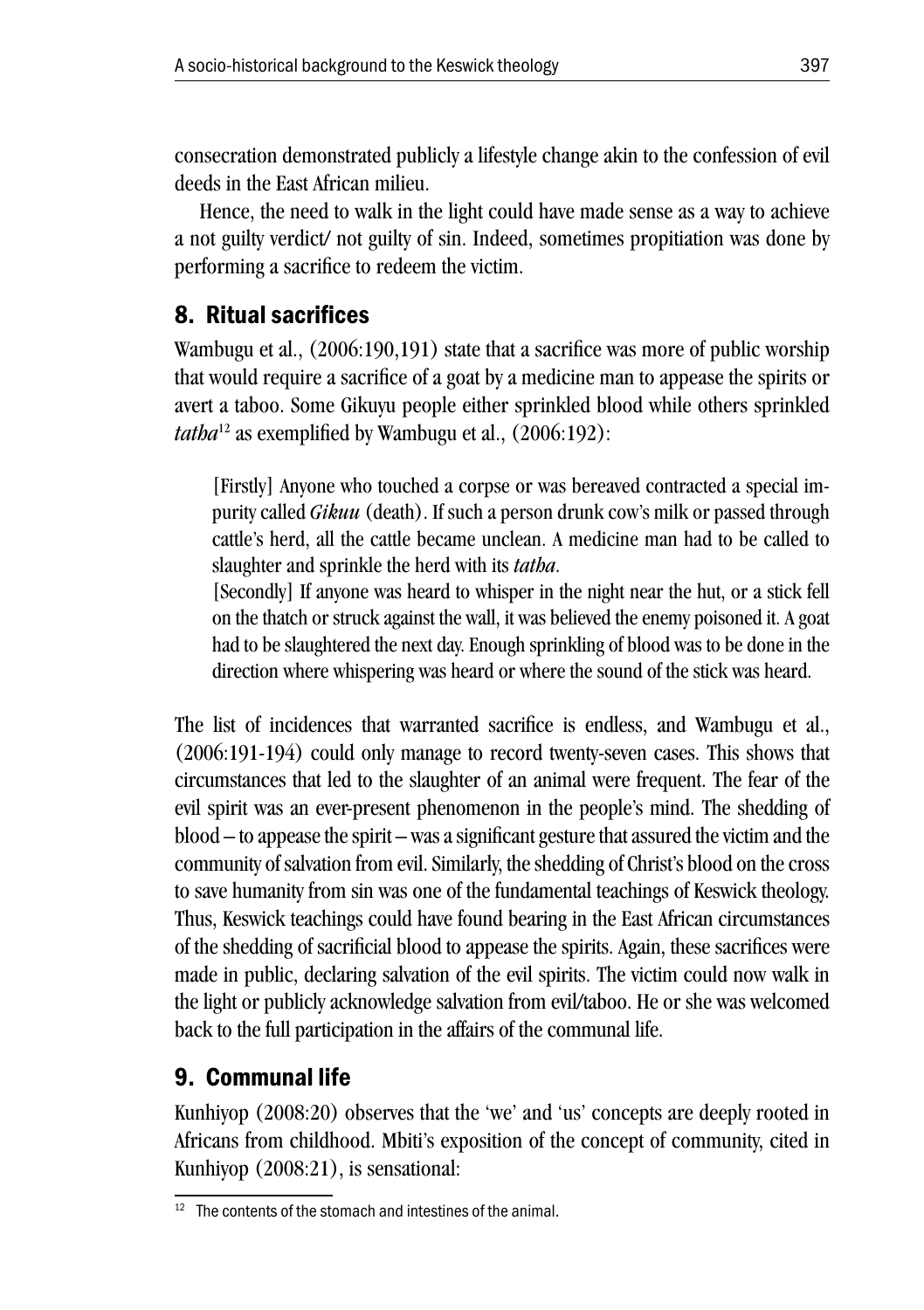In traditional life, the individual does not and cannot exist alone except corporately. He owes his existence to other people, including those of past generations and his contemporaries. He is simply part of the whole. The community must, therefore, make, create or produce the individual; for the individual depends on the corporate group…. Only in terms of other people does the individual become conscious of his own being, his own duties, his privileges and responsibilities towards himself and towards other people. When he suffers, he does not suffer alone but with the corporate group; when he rejoices, he rejoices not alone but with his kinsmen, his neighbours and his relatives whether living or dead. When he gets married, he is not alone, neither does the wife "belong" to him alone. So, also the children belong to the corporate body of kinsmen, even if they bear only their father's name. Whatever happens to the individual happens to the whole group and whatever happens to the whole group happens to the individual. Therefore, the individual can only say, "I am because we are, and since we are, therefore, I am".

Hence the Gikuyu saying: *kamuingi koyaga ndiri*13, which means corporate activities make massive works easier. This fits well with relationships and community values. As Kenyatta (1965:113) contends, "an old man who has no children of his own is helped by his neighbour's children… his hut is built, his garden dug, firewood is cut, and water is fetched for him". This justifies another Gikuyu proverb, *rui runenehagio in tuthima* (a river is enlarged by its tributaries) and demonstrates the importance of the individual. At the same time the person must not forget that he is an individual among others, and so must consider the rights of other people. Thus, the daily expectations for human beings have been to live as an individual and as a community.

This is better illustrated through the age-set system. A Gikuyu proverb *Nyumba na riika itiumanagwo* (a family/clan and an age group are inseparable) could be a case in point. The proverb cautions an individual that he cannot be separated from his clan and age group no matter what the individual may have done. The need to stay in tune with the community norms could thus not be stressed. It may not have been a big surprise, therefore, that the seed of the Keswick beliefs and practices, which displayed community set up, found fertile ground in East Africa.

To be a full member of the community with rights and privileges, one had to pass through a rite of passage, as applicable in different African cultural systems. Rites of passage form important community group dynamics that include the age-set system referred to above. These dynamics could have created the necessary facets for Keswick theology which also prided in community undercurrents.

<sup>&</sup>lt;sup>13</sup> Ndiri is a heavy wooden mortar and requires many people to lift it.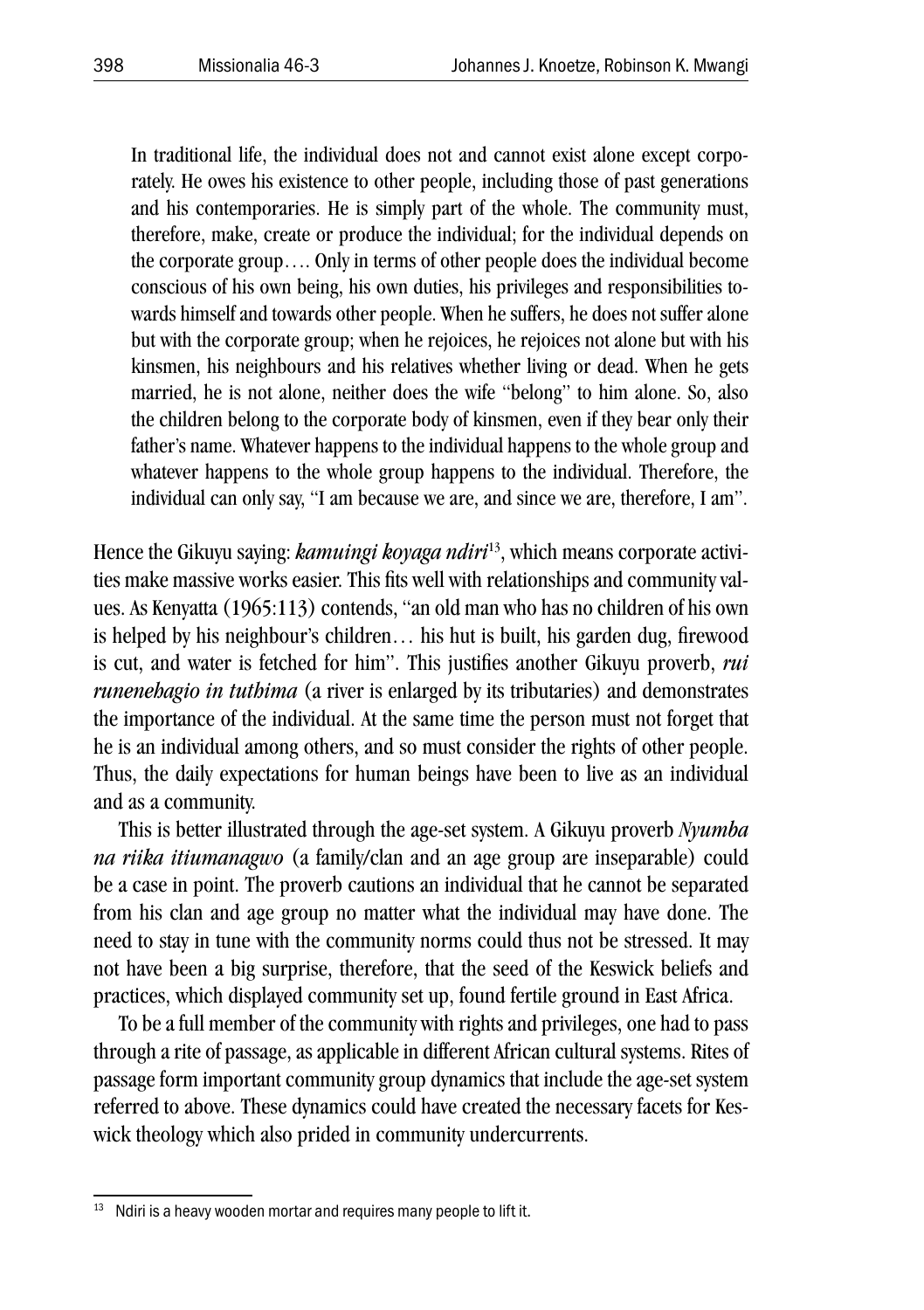#### 10. Rites of passage

A rite of passage is one single circumstance that more than any other favoured Keswick spirituality in East Africa. It was performed on special occasions to indicate entry into a new stage of life like birth, puberty, marriage, and death. When any of these rituals took place, it did not only attract the immediate family but the surrounding community. Puberty and marriage rites' dynamics are community centred and therefore seem to offer suitable socio-historical circumstances that could have favoured Keswick theology in East Africa.

#### 11. Let's start with puberty rites.

Puberty rituals have been practised for centuries on young men and women across Africa and beyond. In Kenya, circumcision is common except among the Luo and Turkana societies. In the past, it was usually performed in a public ceremony.

The significance of it being held publicly had implications to the initiate and community. Firstly, as Magesa (1997:101) observes, the initiation confirmed the initiate's connection with the ancestors through formal induction into the ethnic group. It was a mark of unity with the people. Secondly, it was intended to instil courage. Magesa (1997:09) argues, "Without courage among the youth, the lifeforce of the clan withers and will eventually die. For if the young men of the community are cowards, who will then defend the people? Similarly, will there be live births if the mothers-to-be cannot bear pain, namely; the pain of childbirth?" Kenyatta (1965:141) observes that "the parents would sing for joy saying our children are brave, *ee-ho* (hurrah). Did anyone cry? No one cried - hurrah!" It was bad news for the community to hear of a cowardly gesture from an initiate, more so a male. Each community expected to raise strong and bold young men to defend the tribe from outside aggression which cannot be possible by a weak hearted. Thirdly, it was a public recognition that one has passed from childhood to adulthood, and thus one could now marry. Fourthly, one was ushered into tribal secrets. Mbiti (1975:96) states that during seclusion the young people underwent a period of education in tribal life to overcome difficulties and equip them mentally, emotionally and morally. Thus, no single member, let's say of the Gikuyu tribe, could have remained uncut. Finally, every young person who is circumcised at a particular time entered a special age-group commonly known as *Rika* or age-mate.

*Rika,* argues Magesa (1997:101), was the most reputable group relation established by the very act of initiation. Magesa (1997:102) further contends that such people enjoy a unique social and moral tie of loyalty and devotion with one another. They stood in the very closest relationship with each other, in spite of their geographical distance regarding where age-set members were initiated or presently living. Kenyatta (1965:114) observes, "If one member of an age-group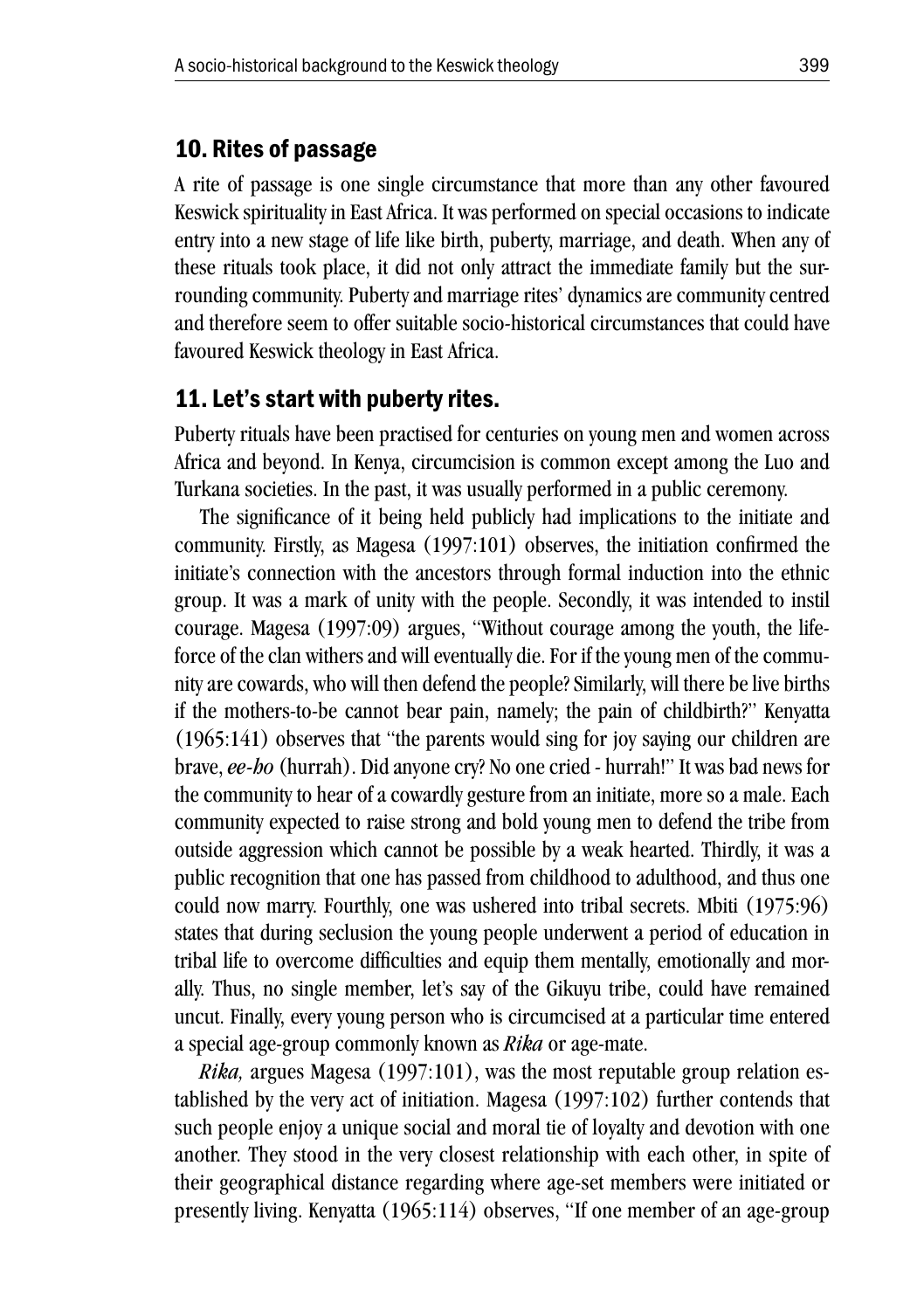is insulted and is physically unable to avenge the injury, the other members of his age-group will cooperate with him in attaining satisfaction. For an insult to one member of an age-group is regarded as an insult to the entire age-group… in the matter of paying off a fine… age-group, *rika*, will contribute toward the payment…" Magesa (1997:103) concurs with Kenyatta and shows the unique oneness validated by the simultaneous spilling of their blood. Thus, they referred to each other as brothers, and to the parents of each one of them as father and mother and their female siblings as sisters, who deserve apt respect. This practice, Magesa (1997:103) argues, is replicated by the Nuer people, a Nilotic ethnic group of South Sudan.

The importance of age-sets was further amplified by the fact that they marked seasons. Thus, Kariuki (1985:22), Bishop of Mount Kenya South (1975-1976), gives a vivid description of the 1918 global influenza pandemic that killed 40 million people across the globe. Those circumcised in 1919 when this pandemic was sweeping through the Kikuyu land killing tens of thousands came to be known as the *Rika ria kimiri<sup>14</sup>* (age-group). Kariuki (1985:23) and Magesa (1997:103) further contend that the bond that was established by the Rika was often stronger than blood relationship, but maybe equated to blood-brotherhood<sup>15</sup>. Kariuki explicates his argument, thus:

Age-mates have an abiding confidence in one another, because of their common experiences during the entire process of initiation. It does not matter if a member of my age-group happens to come from as far afield as Nyeri, Murang'a, or Rift Valley. Once he enters my homestead and identifies himself as a member of my age-group, even before I have discovered his name, I welcome him wholeheartedly. I would not hesitate to slaughter a ram or a he-goat (*Thenge*) for my *wakini* [my true friend] if my wealth at that time allowed it. For indeed we Gikuyu still regard it as the highest honour to slaughter an animal for one's fellow *wakini* (1985:23-24).

This public acknowledgement and acceptance of one's age-mate depicts strong ties of the *Rika* as to slaughter an animal for him. This gesture would be brought to light to the other fellow members of the *Rika* in the vicinity. They were bound together by their common experiences through the entire initiation process and would call one another *wanyua wakini* (your real friend). This demonstrated togetherness

<sup>14</sup> Rika ria kimiri insinuates those circumcised when the destroyer struck the Kikuyu land.

<sup>&</sup>lt;sup>15</sup> A blood brotherhood or blood pact was an initiation ritual where blood was exchanged, "either by mixing it with food and eating it or by sucking one another's blood from an incision" (Magesa, 1997:106).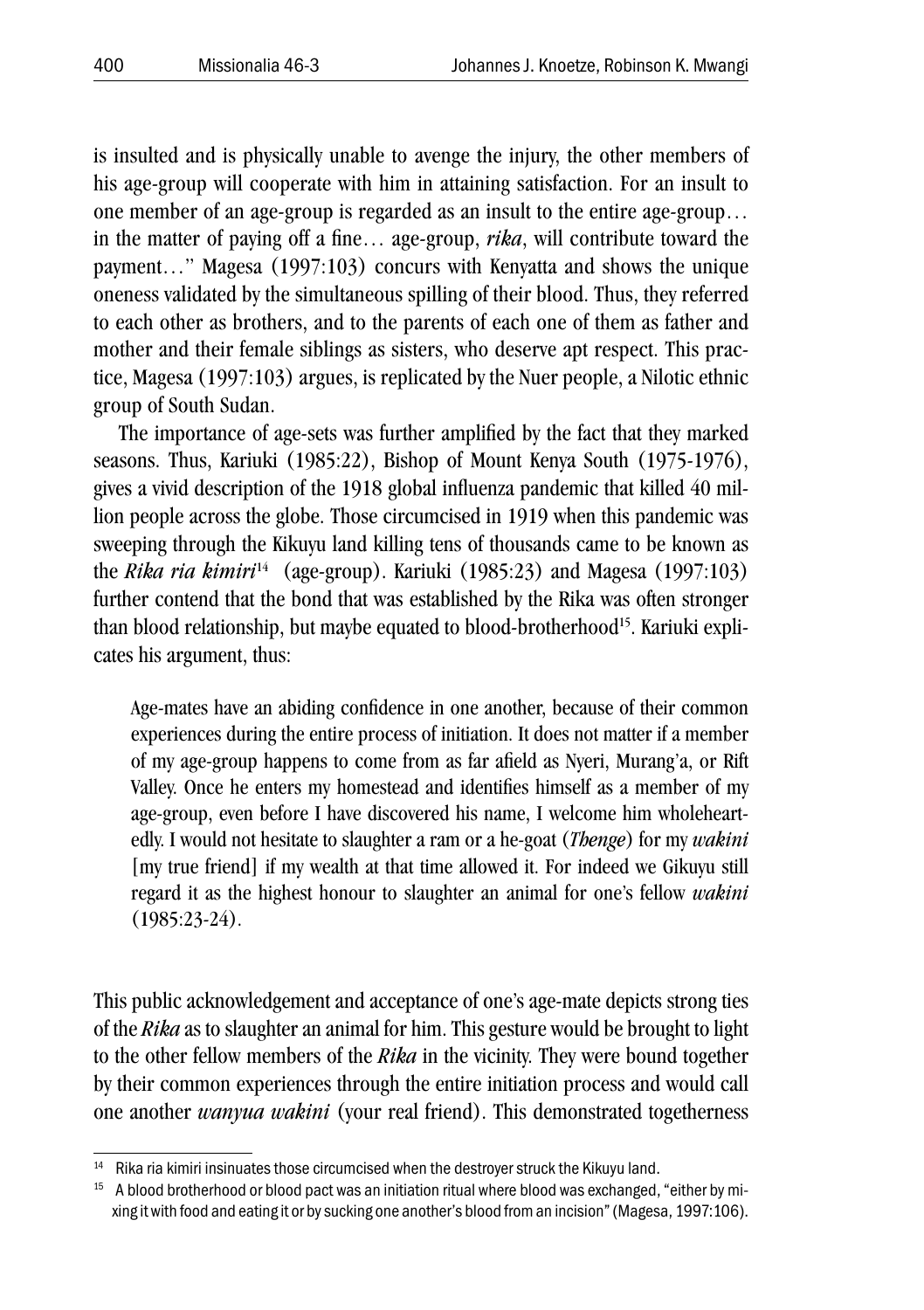and trust that not only defined respect for senior age-groups but very importantly structured and knitted the community together openly and transparently.

Marriage, argues Magesa (1997:121), is a journey to attain full humanity and begins with rituals and ceremonies to establish and solidify ties of common knowledge and understanding necessary for kinship. For example, Kenyatta (1965:165) illustrates how a girl was seemingly abducted by the young man's female relatives and carried "…shoulder-high. The girl struggles and refuses to go with them and even to seem to shed tears, while the women giggle joyously and cheer her with songs and dances. The cries and cheers can be heard for miles around, and the Gikuyu people will know that the son of so-and-so has taken the daughter of soand-so in marriage". Sometimes the parents could arrange the marriage of their children to get married to a particular family from a young age. However, Nyaga of the Meru of Eastern Kenya argues that this pre-arranged marriage could not materialise if the young man or lady chose to marry elsewhere (1997:108).

This rite of passage was crucial to the sustenance of the kinship structure and had social-ethical implications as described by Kisembo, Magesa and Shorter (1977:182) when he quoted an address by a Zulu pastor to a newly married couple. The pastor says to the bride: "Mapule, you should bear in mind… that you are married not to your husband Paul, but to his family. That means you have to identify completely with all his relatives, look after them, care for them, go out of your way to make them happy. If you do that, you will have no cause for regret". And to the groom, he says: "you, Paul, will have to do likewise with Mapule's relatives. Her people are your people and vice versa. Both of you will notice that old people in the community will tend to visit you, even for a brief moment… to show their interest in your welfare". The social ties thus established unify and solidify the tribe as one organic whole such that the community could be mobilised quickly for a corporate activity like digging or building bridges. It was not a private affair but a family affair.

#### 12. Keswick theology empowered by socio-historical context

The study looked at external and internal influences that could have played a part in establishing the EARM. The external circumstances were unwelcome phenomena that Africans loathed and fought against. The experiences of being prejudiced against and the debilitating diseases forced many East Africans, particularly in Kenya to seek for socio-political solutions, Young Kikuyu Association (YKA) airs grievances, *Mau Mau* solidarity to take back their land rights, and hospitals to deal with marauding pandemics. Africans needed to speak out their concerns through socialpolitical organisations like YKA and while medically, missionary doctors were able to provide the necessary injections. On the one hand, Africans had to physically take swords to defend their human rights which had been grossly violated by the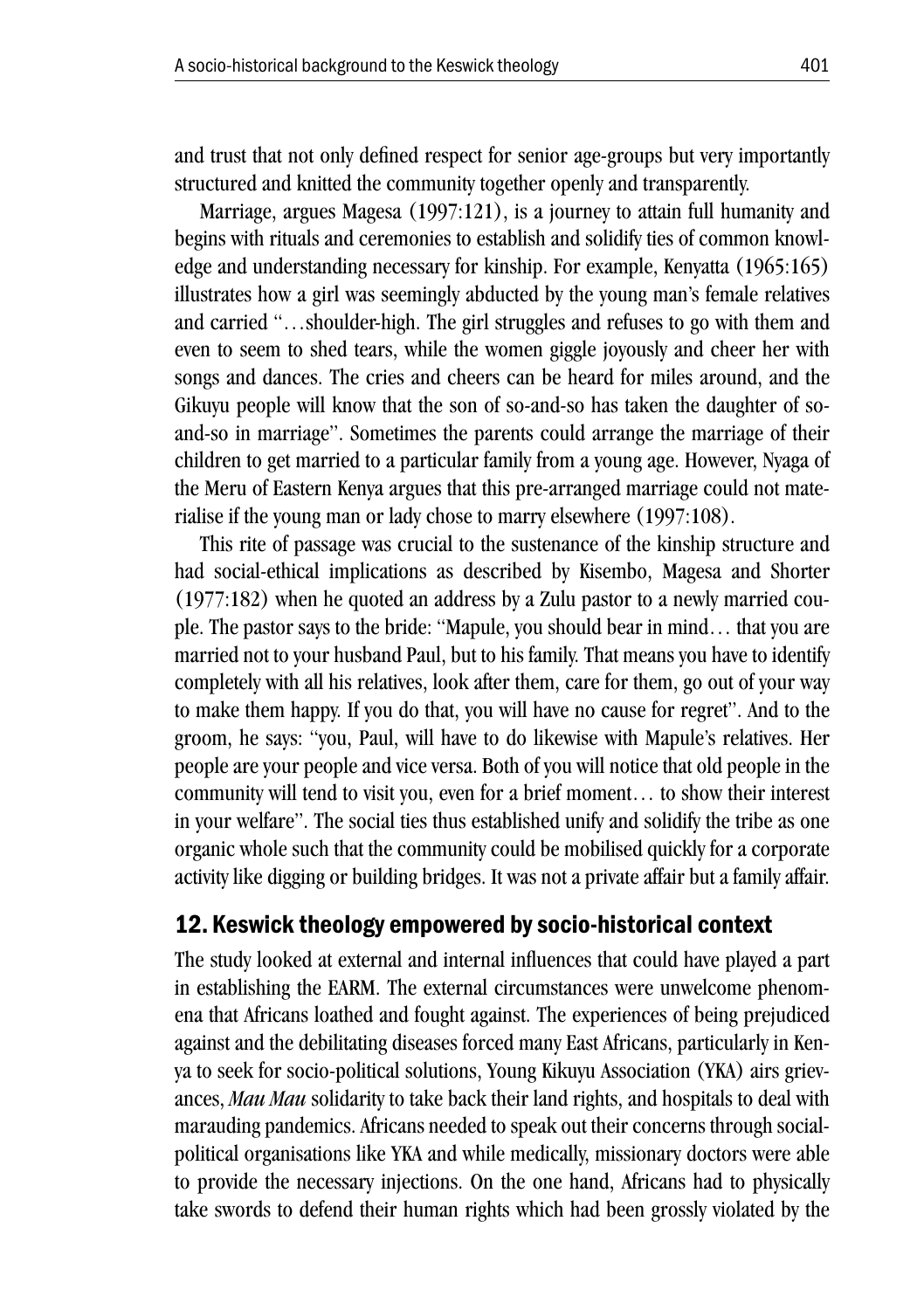colonial masters. On the other hand, they had to acknowledge the power of western medicine over that of the African medicine man. In both ways, they had to make a paradigm shift to regain their full humanity.

Internal influences emanated from internal circumstances and experiences that were fostered and reinforced by African cultural systems. They were public and communal, enhancing collective responsibility and belonging in line with John Mbiti's dictum, 'I am because we are, and since we are, therefore I am' (Mbiti, 1982:108-109). The involvement of the entire community in the affairs of an individual shows the strength of kinship and another relatedness that have to be weaved together through moral fabrics and various initiations.

From the above discussion, a few observations can be made regarding why East Africans found it necessary to walk in the light with each other in their daily life, which has a two-fold meaning. On the one hand, it meant that they are together in their belief and practice and thus in the light with one other. On the other hand, they are not together and thus not in the light with each other. Thus, the following observations are made from the perspective of the two mentioned scenarios:

Firstly; Africans were exposed to a colour bar and discrimination by the colonial masters. This seems to have set boundaries between blacks and whites. This background could have influenced East Africans to readily associate with Keswick theology that divided Christians into saved and surrendered. This may have led to the rise of the *abaka*, those on fire – the ones who have surrendered their lives to Jesus (Franklin, 2017) as their Lord and Saviour.

Secondly; Africans found European missionaries to have medicine that worked wonders, so they associated themselves with missionary doctors who not only provided a solution for physical healing but also led them to spiritual healing. This transition could not be hidden and might have provided an avenue for second blessings teaching. This teaching divided Christians into two groups: those who had received the blessings and those who had not.

Thirdly; the practice of publicly vomiting evil through a process of psychological manipulation could have sounded well to Keswick teaching about the public confession of sin. Public confession of evil was by far the most profound circumstance that could have found a parallel with Keswick theology. Thus, those who confessed their sins were thought to be in the light with one another and vice versa.

Fourthly; rites of passage were by nature steps towards full community integration. It is for this reason that one had to undergo the ritual, mostly in the full glare of the entire community. This was important because of the recognition by either juniors or seniors to avoid misrepresentation in various forums which could lead to taboo warranting a sacrifice to thwart danger in the community. Africans' rites of passage could have found affinity, especially in the sanctification process, as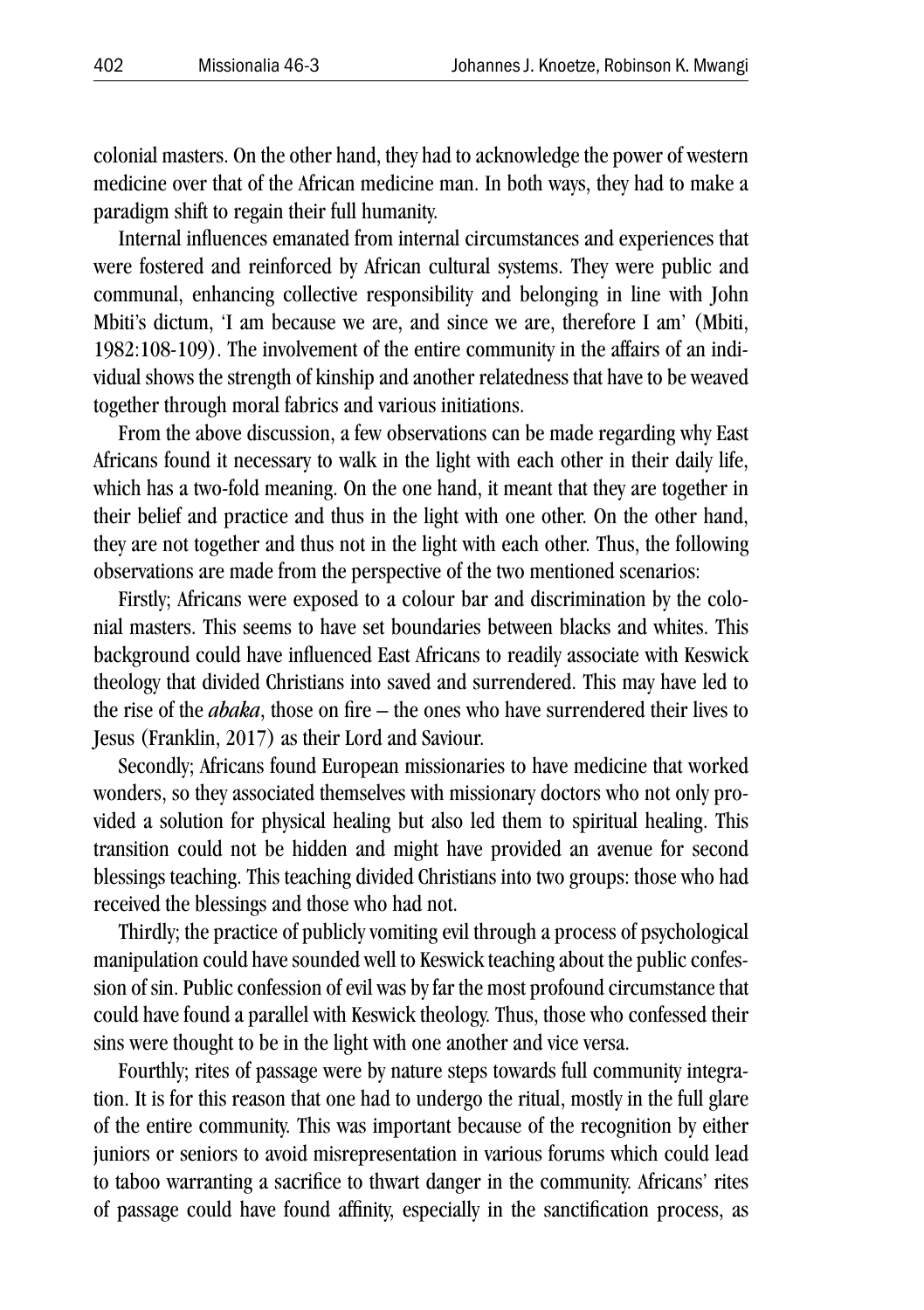was taught by Keswick theologians. The process required a step by step movement towards spiritual maturity in what was called spirit-filled life. This rendered a Christian to live a victorious life without which one was relegated to a spiritual casualty. Thus, a real need to pass through the laid down process or else suffer condemnation. A circumcision candidate who cried or showed signs of cowardice during the actual operation was a great let down to the community and will have to live with the stigma.

These factors required public display as the community was one whole unit and anything affecting its stability needed the attention of everybody. In other words, all had the right to know what was happening within the community. Thus everything, as much as possible, had to be brought into the public scrutiny or into the light. As Mbiti (1991:174) rightly states, community awareness has been critical to the security and peace of its members since an individual exists only because others exist. Thus, as noted earlier, Kunhiyop (2008:20) argues that the idea of *we* and *us* is entrenched in Africans mindset from childhood, so that as they grow they know that they belong to and must function within the community in which they are rooted. This concept, argues Knoetze (2017:1), does not only associate African identity with Ubuntu principle, but also with Biblical humanity and discipleship perspectives of "I am, and you are, because he (God) is". Moreover, contends Knoetze (2017:1), this viewpoint negates individualistic understanding expounded by Descartes, "I think therefore I am", which is especially prevalent in modern South Africa. Indeed, the I *am* principle still hinders inculturation of the gospel in many Africans cultural setting today.

#### 13. Conclusion

This article demonstrates how walking in the light found affinity in the East African milieu. On the one hand, factors beyond African control such as racism, epidemics and diseases motivated Kenyans to embrace a new way of life of freedom and wellbeing [a new light] from debasing forces that seemed to oppress and hurt. On the other hand, factors within African control such as public confession of evil, ritual sacrifice, communal life, and rites of passage buttressed by African cultural systems signified they are together and in the light with one other. Indeed, external and internal circumstances appeared to lubricate affinity of walking in the light within the African social setting. While the former exposed Africans to emotional and psychological trauma that beckoned enlightenment or a changed worldview, the latter appeared to mark boundaries alongside distinct moral codes within which members of the community were confined. The new worldview and the ensuing moral codes fostered inclusive and exclusive tendencies which found fertile ground in the beliefs and practices of walking in the light among members of the EARM even to this day.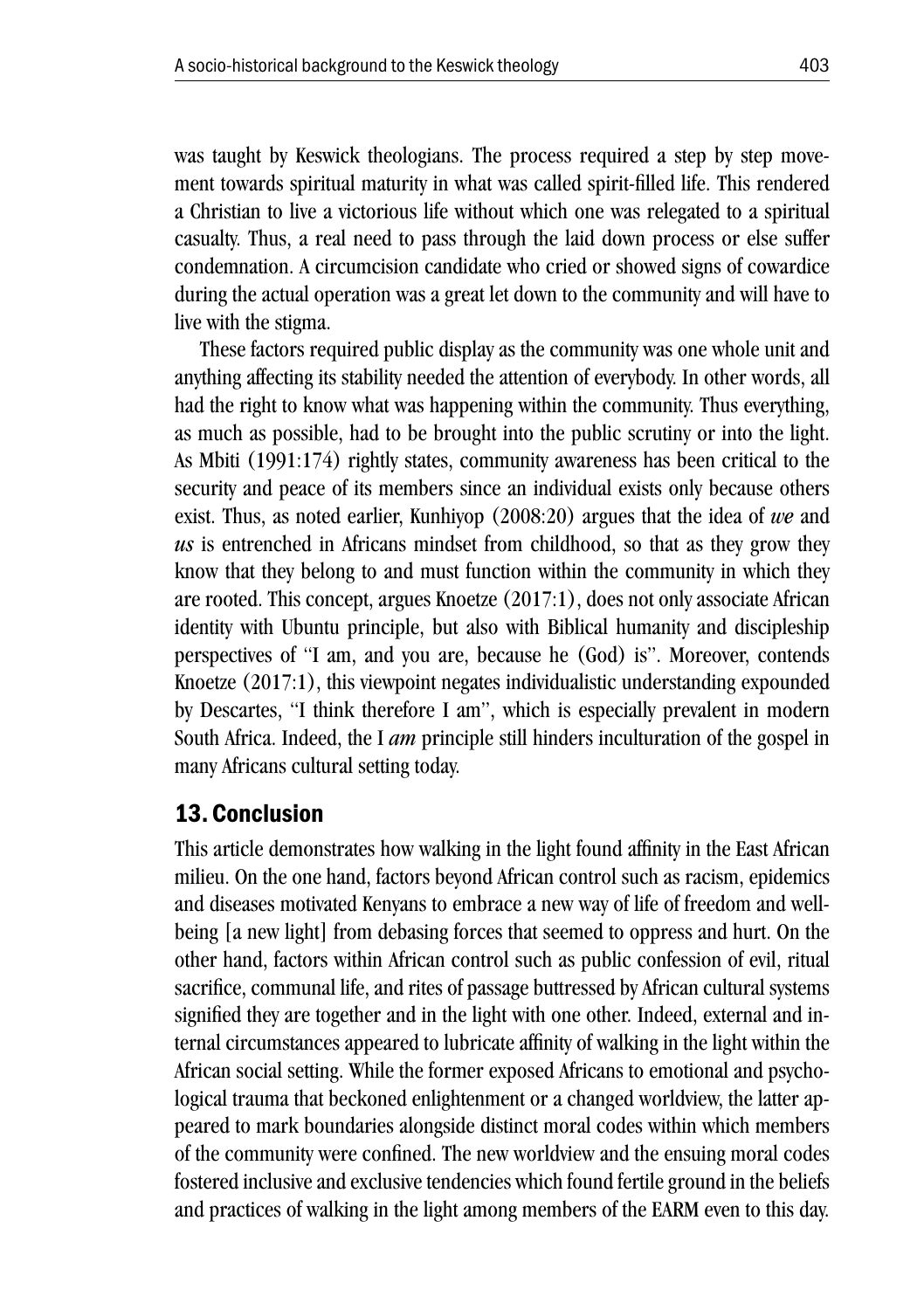Indeed, in our day, the EARM seems to have not only contextualised much of its inheritance from Keswick theology expressed through practical holiness but have correspondingly taken a contextual perspective fashioning a theology with a Kenyan face. Firstly, public confession of sin, as was taught by the Keswick movement, seems to continue unabated entrenching a scenario of born-again testimony that has entrenched Brethren beliefs and practices of walking in the light culminating in dissension among Christians. Secondly, it is clear that a typical Keswick week form of assembly has been replicated in Kenya in the same format it had been done in Keswick England since 1875. Although, the seven-day Keswick week has been reduced to three, and the topics profoundly changed to focus more on evangelism than hitherto countering sin, the annual convention has endured to this day. Thirdly, to some extent devotional reading of scripture, prevalent in the weekly Brethren Fellowship meetings, seems to display Keswick distinctive. Such outstanding consistencies between Keswick teachings and EARM beliefs and practices of walking in the light epitomise Keswick heritage albeit clothed in African attire.

#### **References**

- Beidelmann, T.O. 1982. *Colonial evangelism: a socio-historical study of an East African mission at the grassroots.* Bloomington: Indiana University Press.
- Church, J.E. 1981. *The quest for the highest: A diary of the East African revival*. Exeter: The Paternoster Press.
- De Young, K. 2010. *Andy Naselli on why "Let Go and Let God" is a bad idea*. Available: https://blogs.thegospelcoalition.org/kevindeyoung/2010/06/03/why-let-go-and-letgod-is-a-bad-idea/ [Accessed 1 September 2017].
- Franklin, D.E. 2017. *Truth: you were dead in your trespasses and sins*. Available: https:// defranklin.wordpress.com/2017/08/11/truth-you-were-dead-in-your-trespasses-andsins/ [Accessed 2 September 2017].
- Gitari. D. *(n.d). A paper on East African revival*. Embu, Kenya: Bishop's Office (unpublished Research Paper).
- Guillebaud, L. 1959. *A grain of mustard seed: The growth of Ruanda Mission of CMS.* London: Ruanda Mission CMS.
- Karanja, J. 2012. Confession and Cultural Dynamism in the Revival. In: Ward, K. & Wild-Wood, E. (eds.). *The East African revival: history and legacies*. Farnham, Surrey, England: Ashgate Publishing Limited pp. 144-151.
- Kariuki, O. 1985. *A bishop facing Mount Kenya: An autobiography 1902-1978*. Nairobi: Uzima Press.
- Kenyatta, J. 1965. *Facing Mount Kenya: The tribal life of the Gikuyu*. New York: Vintage Books.